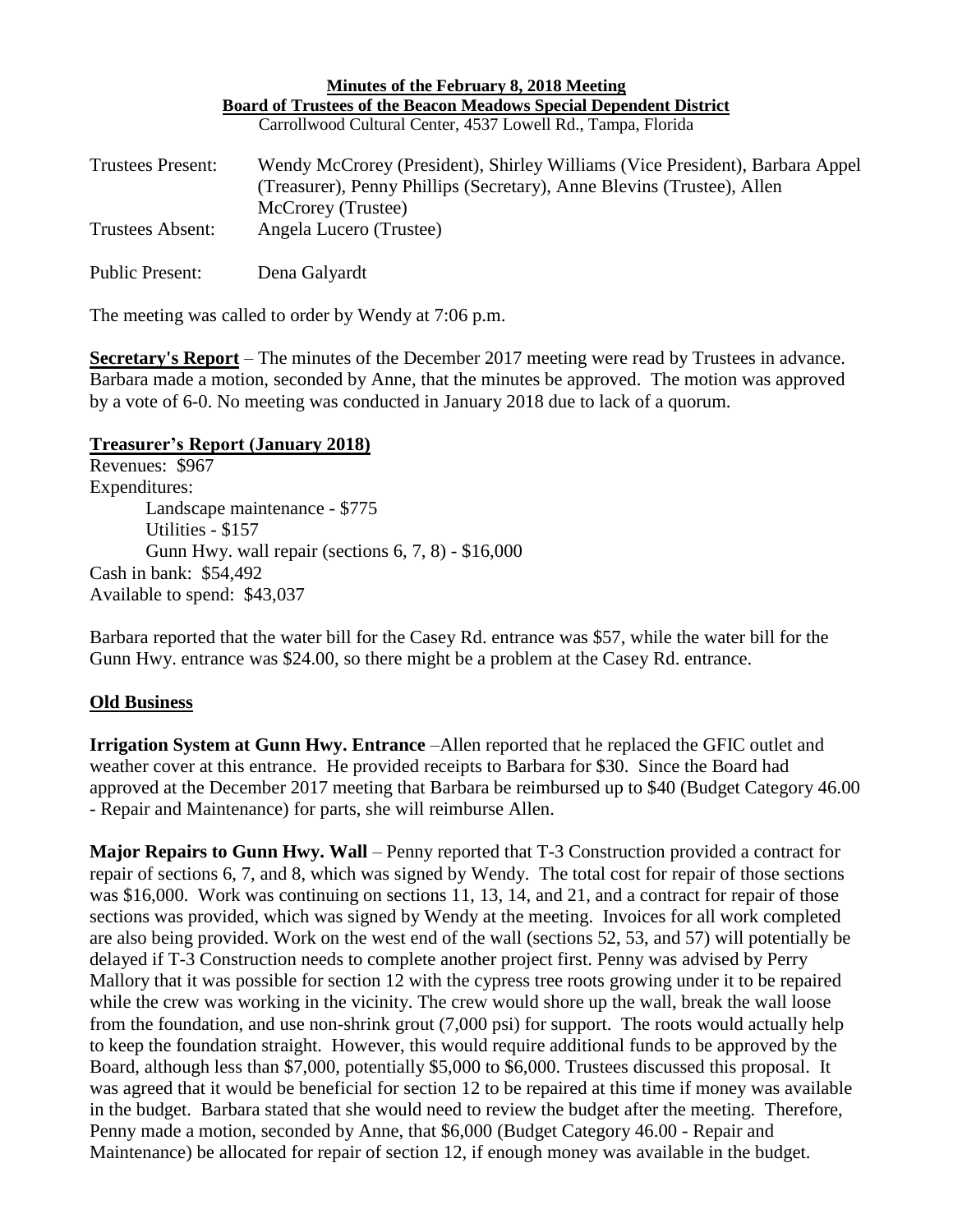However, as an alternative, repair of section 52 or 53 could be delayed so money would be available to repair section 12 at this time. The motion was approved by a vote of 6-0. As a final note, Mr. Mallory reported that section 20 would be problematic to repair, since concrete for a pool in the backyard abuts the wall. Trustees agreed that this will be an easement issue that the homeowner will need to resolve.

**Referendum to Increase District Assessment** – Penny reported that Mary Helen Farris, General Counsel, in the County Attorney's Office reviewed and approved the referendum language. Ms. Farris also confirmed that the notice of referendum is to be advertised in the Tampa Times once in the fifth week and once in the third week prior to the week in which the referendum is to be held (August 28, 2018). However, she was unable to provide an answer to the question: Can the notice of referendum be published in the Bulletin Board instead of as a legal advertisement? Ms. Farris instructed Penny to submit the approved language by e-mail to Enjoli White, Candidate Services Liaison, in the County Supervisor of Elections Office, which Penny did. Penny received confirmation from Ms. White that the referendum language had been received. Penny will send another e-mail to her asking if the notice of referendum can be published in the Bulletin Board. If an affidavit confirming advertisement of the notice of referendum is required, then it will need to be a legal advertisement.

**Increase in Cost of Landscape Maintenance** – Jay Kafcas of Jay's Property Maintenance again did not attend the meeting to discuss increasing his services from \$775 to \$800 per month. Although the increase is not excessive, Trustees discussed the list of concerns/complaints prepared by Wendy, which was based on the original contract effective December 1, 2006 through September 30, 2007, with no additional contract issued after the end date of the first one. The items of most concern are: mulching of plant beds twice a year, spraying of Jackson Rd. wall monthly with herbicide (12 inches out from the wall), inspection of sprinklers and drip lines each visit (extra cost for repairs), and continuous weeding of plant beds at entrances. They will be shared with Mr. Kafcas when he attends a future meeting. Barbara will continue to pay \$775 for the services until then.

## **New Business**

**List of Periodic Responsibilities of Board** – Penny requested feedback from Trustees regarding the list she had prepared as a draft. Feedback was provided, and a few items will be added, revised, or reordered. Additional research was required to determine the deadline date for submitting the tax roll (spreadsheet) to the County Tax Collector. Penny will prepare a list in final form for review by Trustees at the March Board meeting.

**CRC Proposal 69 (Overview)** – This proposal, if it had not been defeated, could have potentially resulted in elimination of special districts like Beacon Meadows if a majority of voters in each district voted in a referendum to eliminate the district. According to the Florida Association of Special Districts:

"Taxes would only be shifted, not eliminated. Special districts are limited-purpose governments, usually only a single purpose, and all revenue they raise is spent on that purpose. If districts are dissolved, the need for the service or infrastructure still remains so either the county or city will have to assume the service and raise the revenue to pay for it. Taxpayers will not save money and, in fact, could end up paying more for the same service."

Penny commented that problems being dealt with by the Board, like repair of the Gunn Hwy. wall, would, in all likelihood, not be addressed in a timely manner if the County needed to pay for the repairs with tax money, so the wall might fall down before any repairs were made. Barbara added that she thought the proposal may have been made so the burden of collecting taxes from small special districts throughout the state, like Beacon Meadows, would be reduced or eliminated.